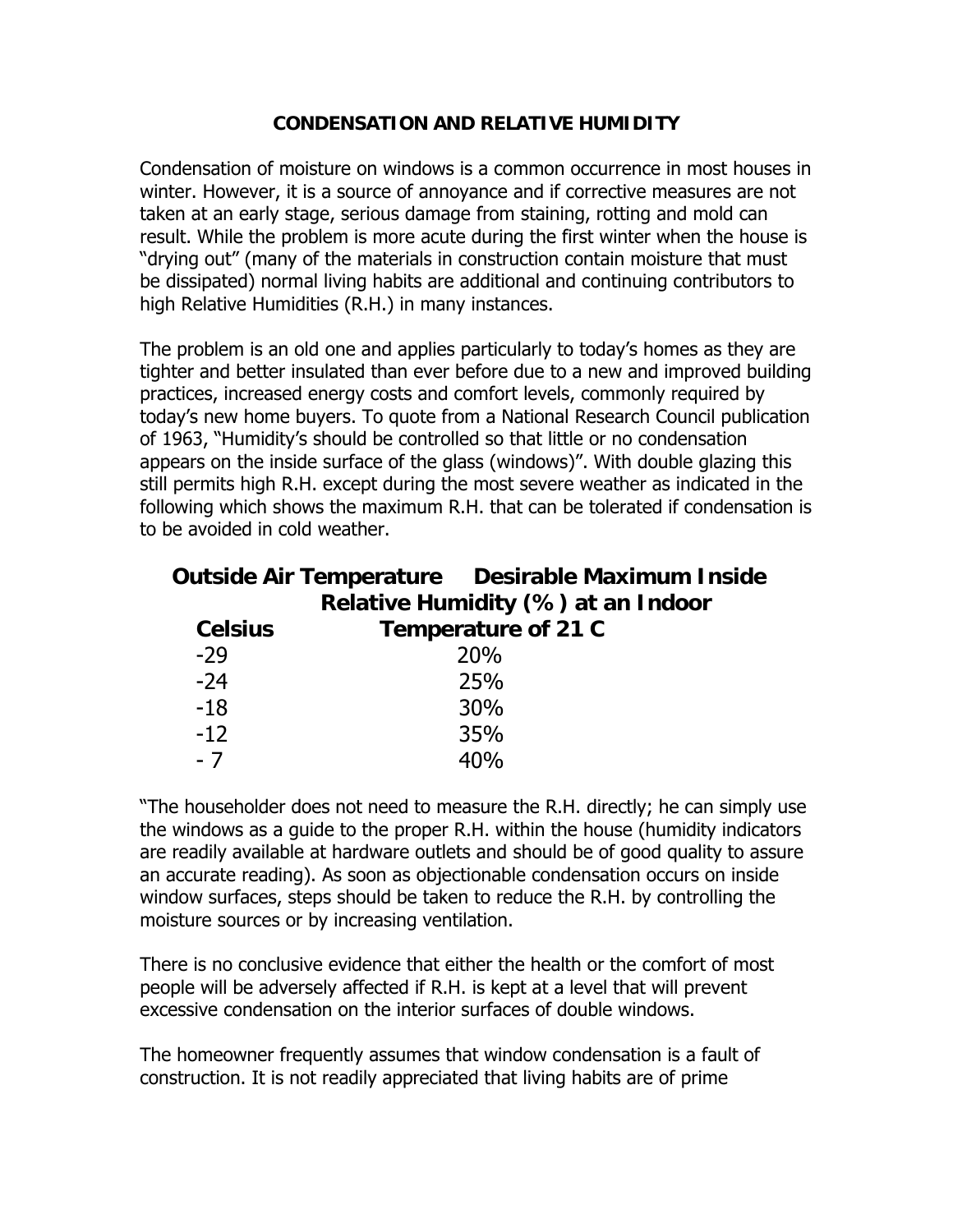importance, nor that a well-built house is often more vulnerable to excess moisture problems that one that is loosely constructed".

The publication also demonstrates that approximately 15 to 20 lbs. (6.804 to 9.072 kg) or  $1\frac{1}{2}$  to 2 gallons (6.819 to 9.092 litres) of moisture per day may be introduced into a house with four occupants under normal living conditions and that this can rise to as much as 40 or 50 lbs. (18.144 to 22.680 kg) or 4 or 5 gallons (18.184 to 22.730 litres) per day on washday.

Ventilation is often the only effective means available to the householder for removing moisture-dehumidifiers are not a practical solution except for limited areas. Exhaust fans in the kitchen and bathroom are useful for drawing off moisture from cooking and bathing before vapor can circulate through the house-these fans should ventilate to the outside and not into the attic space.

Windows are commonly relied on for general ventilation and whenever possible the windows nearest the source of moisture should be opened. Fireplaces and chimneys are useful means of ventilation. With a warm air heating system, it is practical to consider a dampered air duct from outside connected to the return air part of the system, (fresh air intake).

While we have concentrated on the condensation problems common to winter conditions it should be noted that basements frequently experience condensation in summer. In warm weather basement areas, particularly near the base of the walls, in corners, and parts of the floor, are relatively cool as they approximate surrounding earth temperatures.

When hot humid air is allowed to enter from outside in summer through open basement windows it will seek out those cool areas and also cold water pipes, the underside of oil storage tanks, etc. and condense there. Basement windows, in areas where this problem persists, should be kept open during periods of dry weather and closed on hot humid days.

REPRINTED FROM: "NEW HOME WARRANTY" MANUAL: "CARE AND MAINTENANCE OF YOU NEW HOME"